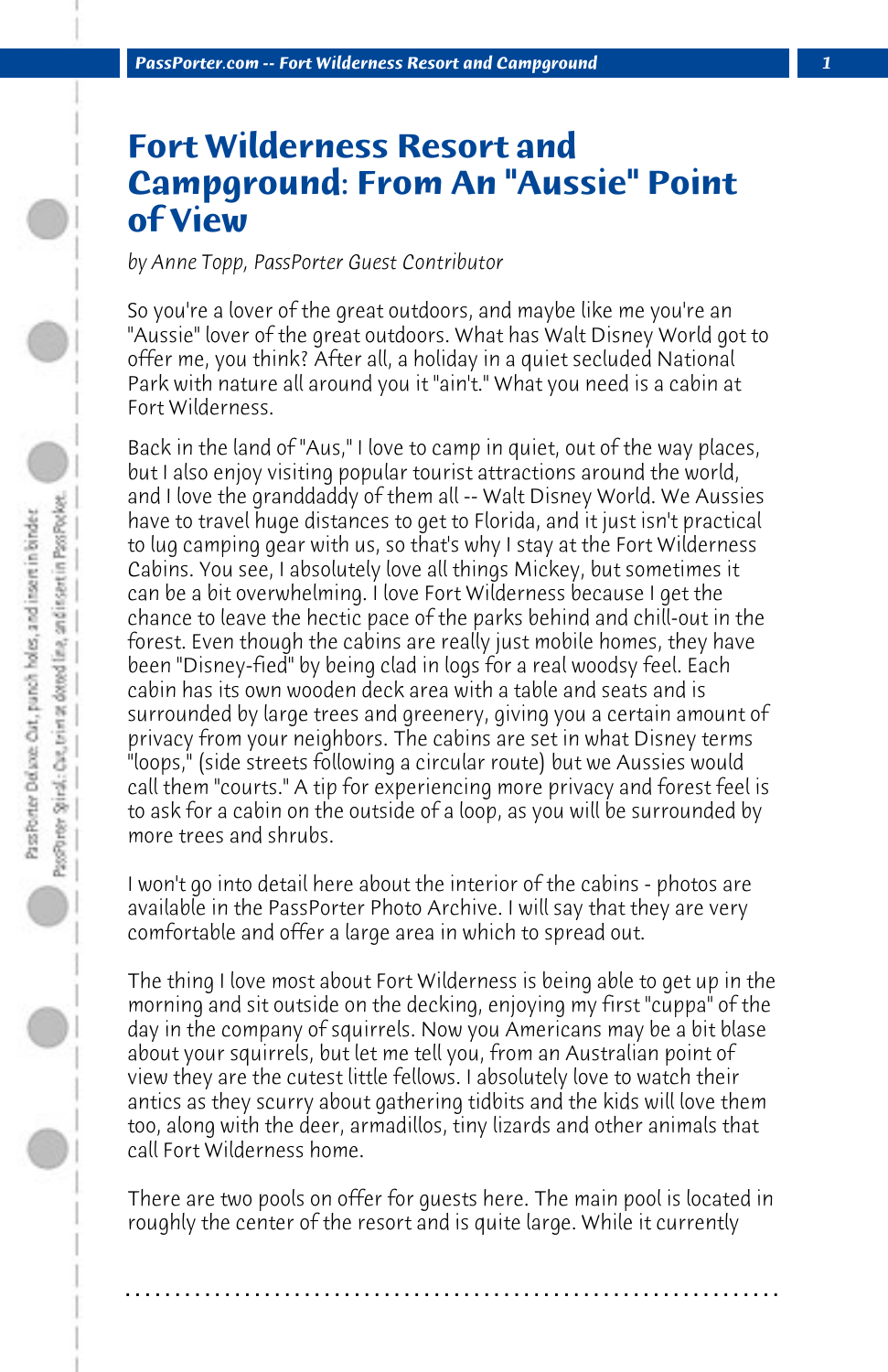lacks the theming of the other resort pools, it is located in a really pretty area. It has lovely green forest as its backdrop and a little river nearby where you can fish and canoe (rental of poles and canoes is available through the Bike Barn nearby). I also understand that this pool is getting a face lift soon, which will add a waterslide, so that should satisfy the kids. The other pool is right amongst the cabin loops, but again it doesn't offer anything special other than a great place to cool off on a hot day, surrounded by peaceful forest.

There are two Trading Posts (general stores), one down by the lake known as the Settlement Trading Post and the other one near the main pool in the center of the park known as the Meadow Trading Post. The Meadow happens to be the closest store to the cabins. Having said that, it is still quite a walk to get there, but I really enjoyed getting up early and strolling through the woods with the squirrels as my only companions, to get our daily provisions before hitting the parks. You are not encouraged to drive your vehicle around the resort - there's nearly no place to park, just to make sure. However, you are allowed to drive to the Meadow Trading Post and park for a short time while you shop. You will only find basic provisions at the stores but enough to get you by.

Getting to the parks from Fort Wilderness can be a bit of a hassle. As the resort is so huge, they have an internal bus system to get you around. You have to catch one of these to take you to the two main terminals from where the park buses and/or ferries leave. These terminals are located at opposite ends of the resort. If you want to go to Disney Studios or catch the boat to Magic Kingdom you need to catch an internal bus down to the Settlement Depot and transfer there. if you want to go to Epcot, Animal Kingdom, or Downtown Disney you need to catch an internal bus going the other way to the front entrance (Outpost Depot) and transfer there. I admit at first it's a bit confusing but you'll soon get the hang it. All this does mean you have to allow extra time to get to the parks, so if you're a person who loves to get from point A to point B as quickly as possible, then you are better off renting a car. A car also comes in handy to do grocery runs and to visit other attractions in the area, but as Americans drive on the opposite side of the road to us Aussies, we can find it a bit daunting.

Another option if you want to get around the resort and bypass the internal buses is to rent a golf cart. They're not cheap at \$47 plus tax a day, but they would be worth it if you have small children and you're getting home late from the parks, as you won't need to wait for the internal buses to get you back to your cabin. You do need to reserve one as early as possible - you can book up to a year in advance. Oh, and don't forget to recharge them when you park! There are charging posts

**. . . . . . . . . . . . . . . . . . . . . . . . . . . . . . . . . . . . . . . . . . . . . . . . . . . . . . . . . . . . . . . . . .**